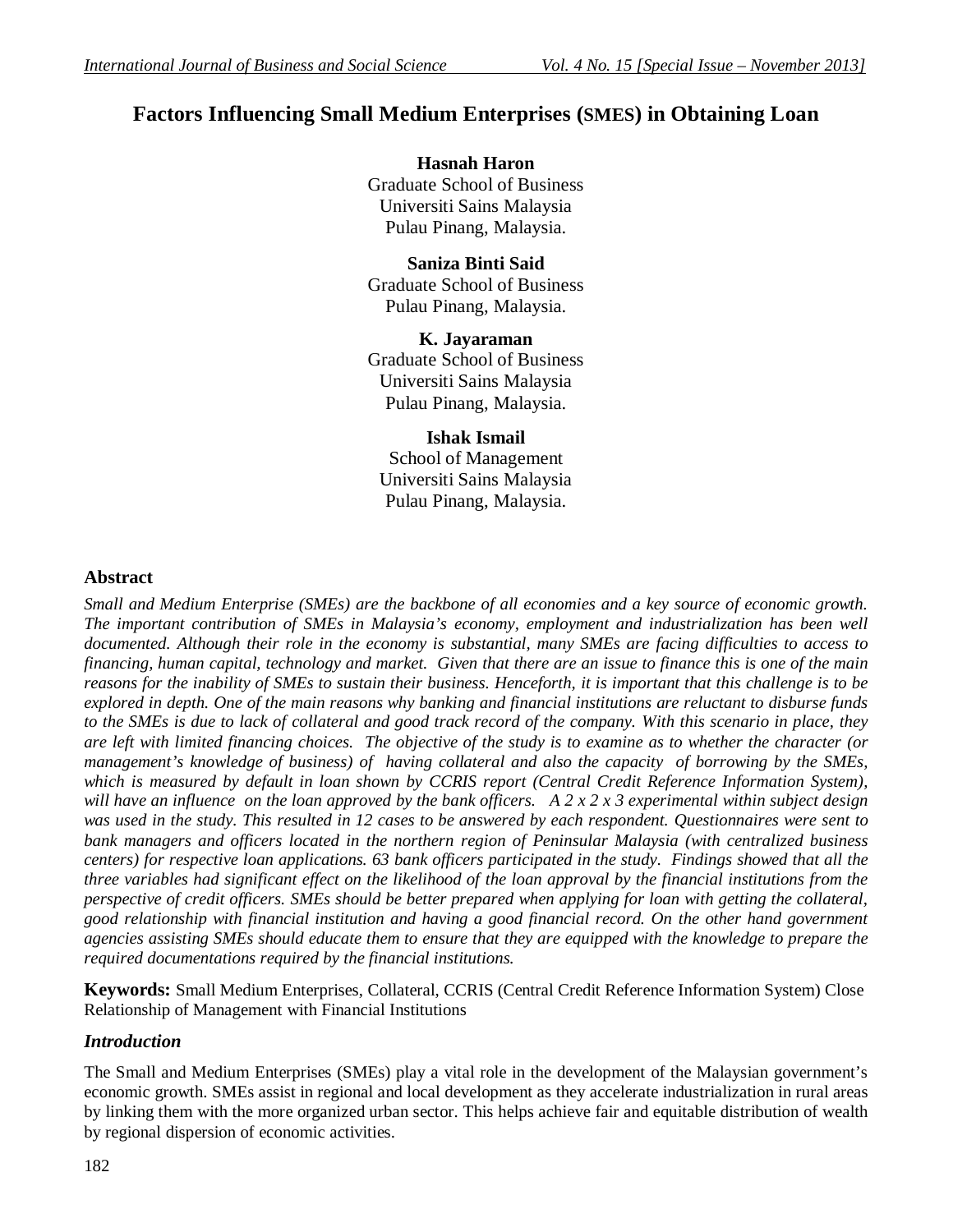In Malaysia, SMEs generally face difficulties in obtaining finance with lack of collateral and insufficient documents to support loan application. This lack of financial track record is the main constraint faced by Malaysian SMEs in accessing financing (Airs, 2007). SMEs are vital for economic growth and development in both industrialized and developing countries because they play a key role in creating new jobs. Financing is necessary to help them set up and expand their operations, develop new products, and invest in new staff or production facilities. Many small businesses start out as an idea from one or two people, who invest their own money and probably turn to family and friends for financial help in return for a share in the business. But if they are successful, there come at times for all developing SMEs when they need new investment to expand or innovate further. That is where they often run into problems, because they find it much harder than larger businesses to obtain financing from banks, capital markets or other suppliers of credit.

The global financial crisis have caused the financial institutions to be more cautious and credit processing has become more complex, that SMEs find it difficult to both understand the procedures and decisions when it come to the loan processing. The credit "crunch" appears to be even more severe among service providers. Many SMEs in the service sector do not own land and equipment, and as a result, it is difficult to provide any form of security or collateral to financial institutions.

Reflecting that, Bank Negara Malaysia (2004) stated that demand for new financing by businesses was higher in 2004. Loan applications received from businesses were increased by 20% in 2004, a turnaround from the decline of 7.7% in 2003.

Accessibility to finance is a major factor affecting the growth and success of SMEs, thus adequate access to financing is critical to enable SMEs to contribute to the economic development of the nation.

From a bank's perspective, the financing to SMEs is often regarded to be of higher risk due to the relative opaqueness of these firms as compared to larger firms (Berger & Udell, 2006). Previous studies have shown that management's relationship and track record of payment to the bank or financial institutions, presence of collateral and capacity of the Small Medium Enterprises to repay the loan are some of the factors that are being assessed by the credit officers of the banks or financial institutions when issuing out the loan.

Thus the objective of this study is to examine whether the factors have a significant influence on the loan assessment of the Small Medium Enterprises. Sections to follow will discuss the literature review, theoretical framework of the study, data collection, findings and finally will dwell on the implications of the study.

### *Literature Review*

In Malaysia, the non-availability of finance has been the most frequently cited problem encountered by SMEs, and it is also a crucial issue to many of them. Chee (1986) noted that majority of SMEs indicated inadequate working capital and lack of access to commercial lending as their major problem.

Small and Medium Industries Development Corporation (SMIDEC) defined SMEs in Malaysia as:

- Manufacturing, Manufacturing-Related Services and Agro-based industries "Small and medium enterprises in the manufacturing, manufacturing related services and agro-based industries are enterprises with fulltime employees not exceeding 150 OR with annual sales turnover not exceeding RM25 million".
- Services, Primary Agriculture and Information & Communication Technology (ICT) "Small and medium enterprises in the services, primary agriculture and Information & Communication Technology (ICT) sectors are enterprises with full-time employees not exceeding 50 OR with annual sales turnover not exceeding RM5 million".

As shown in Figure 1, Economic Census 2011, it is found that most SMEs (55.9%) sourced their finance from internally-generated funds or from shareholders to finance their operations in the 2011 Census. However, majority of medium-sized firms (47.7%) were able to source their funds from financial institutions, including commercial banks, micro-credit organisation and development financial institutions. In the case for microenterprises and small-sized firms, their main source of funding was from their own internally-generated funds. About threequarters (75.6%) of SMEs financing was for working capital. The financing needs were similar across all sizes, namely microenterprise (74.6%), small-sized firms (77.8%) and medium-sized firms (74.2%). Other main activities which required financing (43.6%) were for purchase and lease of equipment, machinery, vehicles, computer hardware and software as well as land and buildings.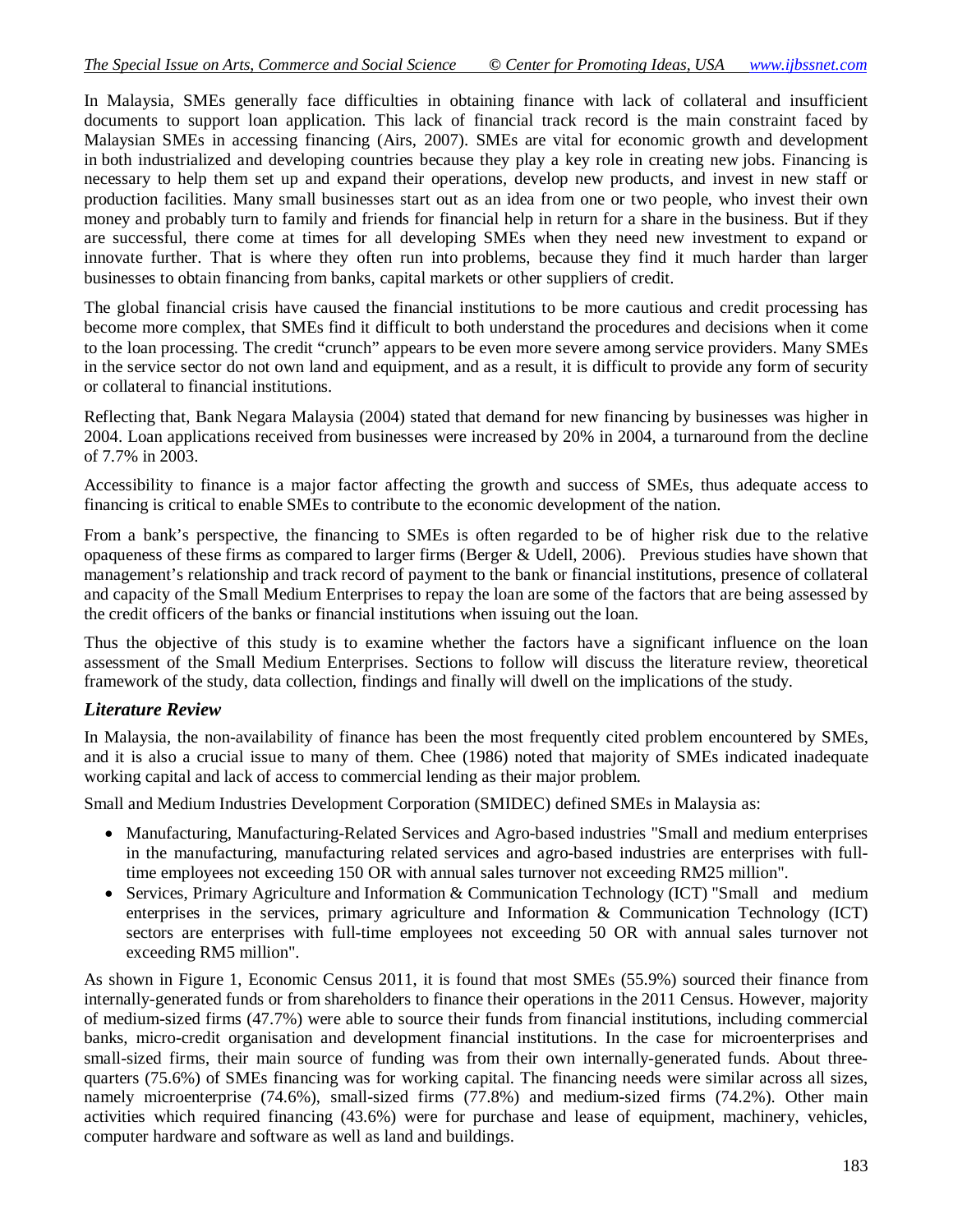

**Figure 1: Access to Financing**

Source: Economic Census 2011, Profile of Small and Medium Enterprises, Department of Statistics.

Hossain (1998) found that the most critical constraint that small and medium scale manufacturers mention is the lack of sufficient capital to operate the business. In most cases, businesses started using own savings and borrowing from friends and relatives followed by funding from banks. Banks are not willing to provide loans to small medium entrepreneurs as they present a high risk group. Small medium enterprises can sometimes are not interested to borrow from banks due to the tight procedural process and the length of time it might take to obtain the loan.

#### **Loan Assessment**

The broad principles that financial institutions apply to assess business's credit risks can be summarised as shown in Table 1:

|  |  | <b>Table 1: Principles of Lending</b> |
|--|--|---------------------------------------|
|--|--|---------------------------------------|

| (I) |                                                                    | Management / Character                                                             |  |  |  |
|-----|--------------------------------------------------------------------|------------------------------------------------------------------------------------|--|--|--|
|     | ∗                                                                  | Knowledge of the business experience and past projects                             |  |  |  |
|     | Past repayment records, reputation and commitment to business<br>∗ |                                                                                    |  |  |  |
|     | ∗                                                                  | Key management and business style                                                  |  |  |  |
|     | ∗                                                                  | Succession plan, age and health                                                    |  |  |  |
| (2) | <b>Financial</b> / Capacity                                        |                                                                                    |  |  |  |
|     | ∗                                                                  | The capacity and ability of the business to repay loan                             |  |  |  |
|     |                                                                    | (i) Primarily from the generation of sufficient cash flow                          |  |  |  |
|     |                                                                    | (ii) Other sources of repayment                                                    |  |  |  |
| (3) |                                                                    | <b>Collateral</b>                                                                  |  |  |  |
|     | ∗                                                                  | Security offered to compensate/mitigate weaknesses in the above for credit factors |  |  |  |

Source: Bank Negara Malaysia. (2003).

SMEs - Your Loan Application and Financing Needs

Financial institutions in Malaysia generally assess the credit rating of potential borrowers through the Central Credit Reference Information System (CCRIS) or a similar type of bankruptcy search to look at capacity to pay of the borrowers.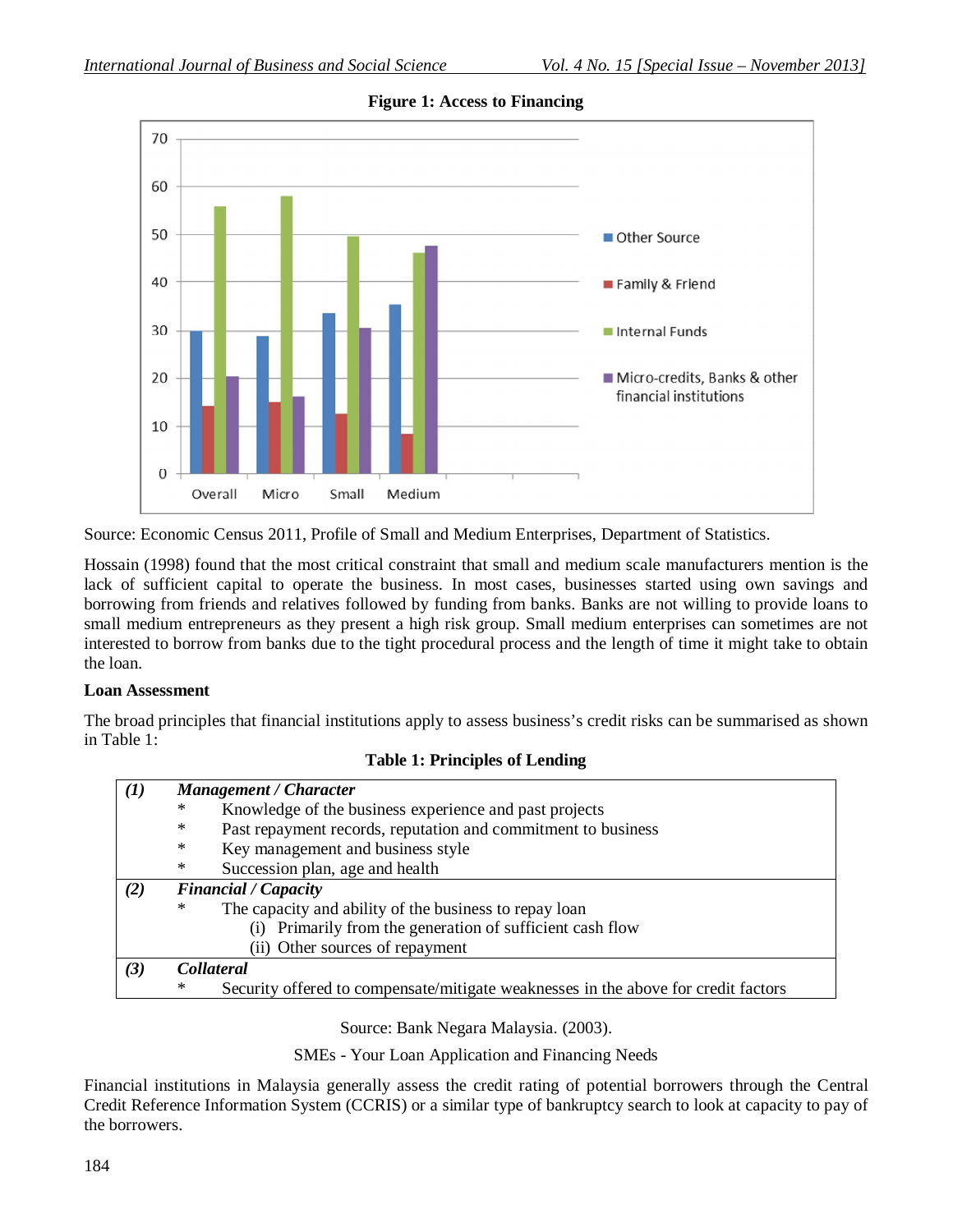#### **Central Credit Reference Information System (CCRIS)**

A majority of financial institutions report to the Credit Bureau at Bank Negara Malaysia (BNM) monthly on all their loans. CCRIS is a computerised database system that stores information that reports to the Credit Bureau. CCRIS currently contains credit information of about 5 million borrowers in Malaysia. CCRIS processes the credit data received from the financial institutions and summarises the information into credit reports, which can be made available to the financial institutions upon request. CCRIS report shows the total principal, interest and charges outstanding on each of the borrower's loans to include housing loans, personal loans, credit cards, car hire purchase and overdrafts. It also shows the number of months the borrower's payments are in arrears on a monthly basis for one year. A CCRIS report also shows other loans that the borrower has applied for as well as brief information on summonses or bankruptcy petitions if any.

Financial institutions will assess borrower's credit rating by analysing each debt item, looking at loan balances and trends and repayments track records. In general financial institutions will either reject or query debt repayments in arrears of more than 2 months. Some financial institutions are stricter than others. Financial institutions will also use existing debt and debt application balances in the CCRIS report to estimate how much total debt commitments the borrower has or are likely to have and the likely total monthly debt servicing amount.

A Credit Bureau, established by Bank Negara Malaysia under the Central Bank of Malaysia Act 2009 is set up to administer CCRIS. One of the functions of Bank Negara Malaysia is to regulate and supervise the financial institutions so that the financial system of the country would be sound and stable. As such, the Bank promotes prudent credit policies and professionalism among the financial institutions, including the adoption of best business practices in credit risk management. One way of doing this is by providing CCRIS to the financial institutions so that they can make faster and better informed lending decisions.

### *Factors Affecting Loan Approval and Hypotheses Development*

Factors affecting loan approval in previous literature is much in line with the principles o lending as shown in Table 2 and they are management/character, collateral and capacity/CCRIS report.

#### **Management/ Character**

Character refers to the probability in fulfilling and honouring obligations by the SMEs. Hasnah Haron, Ishak Ismail, Yuvaraj Ganesan and Suraiya Md Mustafa (2012) have found that character/management plays a significant role on the probability of loans approved by credit officers. Recent attention to the role of small and medium size enterprise in economic development are driving banks to refocus on their small business clientele. Banks are not only to seek out for new business opportunity in today's competitive business environment but must also retain existing customers through relationship development. As stated by (Moriarty, Kimball & Gay, 1983) the relationship between small business firms and financial services providers has been the focus of much study in the management and marketing literature.

As described by Moriarty et al. (1983) relationship banking is recognition that the bank can increase its earnings by maximizing the profitability of the total customer relationship over time, rather than seeking to extract the most profit from any individual product or transaction. The transfer from a transaction oriented to one long-term interactive relationship expected to exist in the banking environment. Therefore the hypothesis of the study is as follows:

*H1: Presence of character will increase the likelihood of loan approval.*

#### *CCRIS/ Capacity*

In this study, capacity refers to the ability of the business to repay the loan. This is determined by looking at the Central Credit Reference Information System **(**CCRIS) report. Hasnah et al. (2012), has found that character/management plays a significant role on the probability of loans approved by credit officers.

Chauveau, Deartini, & Moneva (1996) found that small business financial reports were most relevant to internal (management) and external (bankers) users. Hence, there is an evidence t show that financial capacity of the borrower does affect the loan assessment by the financial institutions in making decision for the loan approval. Thus it is hypothesise that,

*H2: Presence of capacity will increase the likelihood of loan approval.*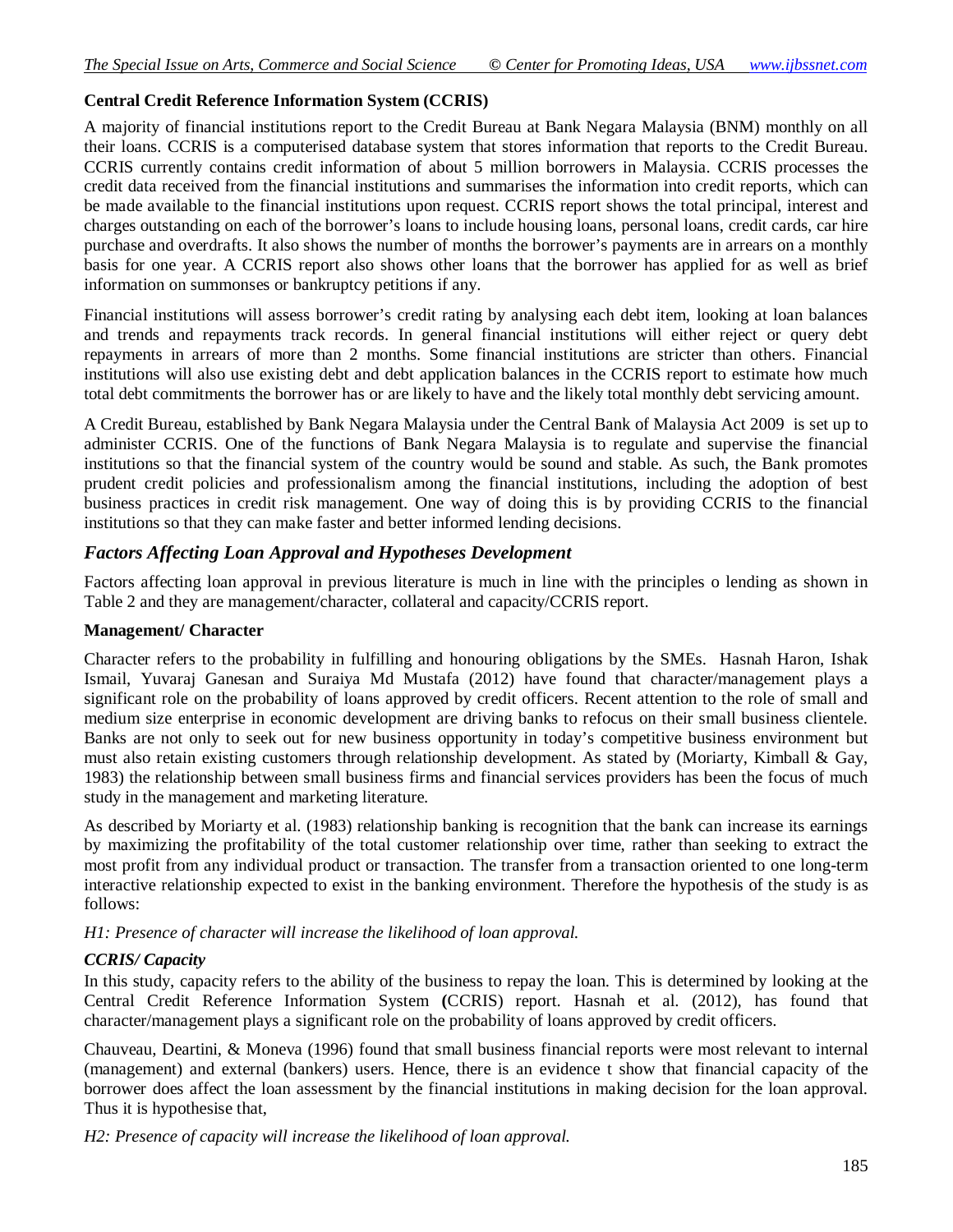### **Collateral**

In this study, collateral refers to security or guarantee for the loan borrowed. Collateral acts as an indication enabling the bank to attenuate or eliminate the adverse selection problem caused by the existence of information asymmetries between the bank and the borrower at the time of the loan decision. Although bank knows the credit quality of the customers, the collateral helps to alleviate moral hazard problems once the loan has been granted. Consequently, problem of moral hazard faced by the bank in lending could be restrained by having collateral. As stated by Aghion and Bolton (1992), collateral can therefore be seen as an instrument ensuring good behavior on the part of borrowers, given the existence of a credible threat. Hasnah et al. (2012), has found that character/management plays a significant role on the probability of loans approved by credit officers.

In the case of Malaysia, SME financing is also relatively small, and thus, could not be the major source of income, or deposit, for the financial institutions. Moreover, it is difficult to obtain information and supportive documents to justify the validity and creditability of SME businesses since most SMEs do not keep proper records of their business transactions. Banks are starting point of external credit but they are reluctant to lend to small and medium enterprises (SMEs) due to the high credit risk involved. In view of that, Credit Guarantee Corporation (Malaysia) Limited (CGC) was set up to assist SMEs to secure loans from financial institutions in Malaysia. CGC is the only issuer of credit guarantees to SMEs, the performance of CGC directly reflects the availability of credit guarantees to SMEs. In 2006, CGC has shown commendable progress in providing wider credit enhancement products, advisory services on financial and business development and credit information services besides provider of credit guarantees. (www.bnm.gov.my)

Collateral is less likely to be required for older, more established firms. Collateral also may be used to lessen some of the moral hazard related monitoring issues in business lending. As displayed by (Boot, Thakor & Udell, 1991), even after accounting for the cost of repossessions, banks may use collateral to reduce moral hazard problems when lenders are able to take unobservable *ex post* actions that affect project payoffs. Thus this study hypothesised that,

### *H3: Presence of collateral will improve the likelihood of loan approval.*

### **Management/Character and CCRIS/ Capacity**

Srinivasan and Kim (1987), stated that decisions regarding credit risk assessment concern the evaluation of the firms' financial and non-financial characteristics in order to make ''optimal'' decisions that incorporate a trade off between the potential risk of loss and the probability of profits from granting credit. Actually, credit-granting decisions are usually realized by credit and financial analysts as sorting (classifying) the firms seeking financing from banks or credit institutions into categories according to their creditworthiness (i.e., creditworthy and insolvent firms). In financial management, it is a duty of credit/financial analysts to investigate a large volume of financial and non-financial data of firms, estimate the corresponding credit risk, and finally make crucial decisions regarding the financing of firms. It is thus hypothesised as follows:

*H4: 2 way interactions between character and capacity will influence the likelihood of loan approval.*

#### **Management/ Character and Collateral**

Berger and Udell (1995), using the 1987 NSSBF data has found that *both* the incidences of collateral and credit costs fall with the length of the bank–borrower relationship for line of credit ("L/C") loans. Loans to small businesses with little reputation or verifiable accounting practices and monitored by relationship building may seem even more risky, requiring higher rates and more collateral. Despite that, the nature of this relationship also can affect the collateral usage.

Thus it is hypothesised that,

*H5: 2 way interactions between character and collateral will influence the likelihood of loan approval*

#### **CCRIS/ Capacity and Collateral**

Very often SMEs lack the accounting knowledge and do not have proper financial reporting to reflect their financial position. In expanding the business further, SMEs need financial assistance to facilitate the business requirement. Financial provider like banks and other credit agencies are having problems in providing the loan to SMEs.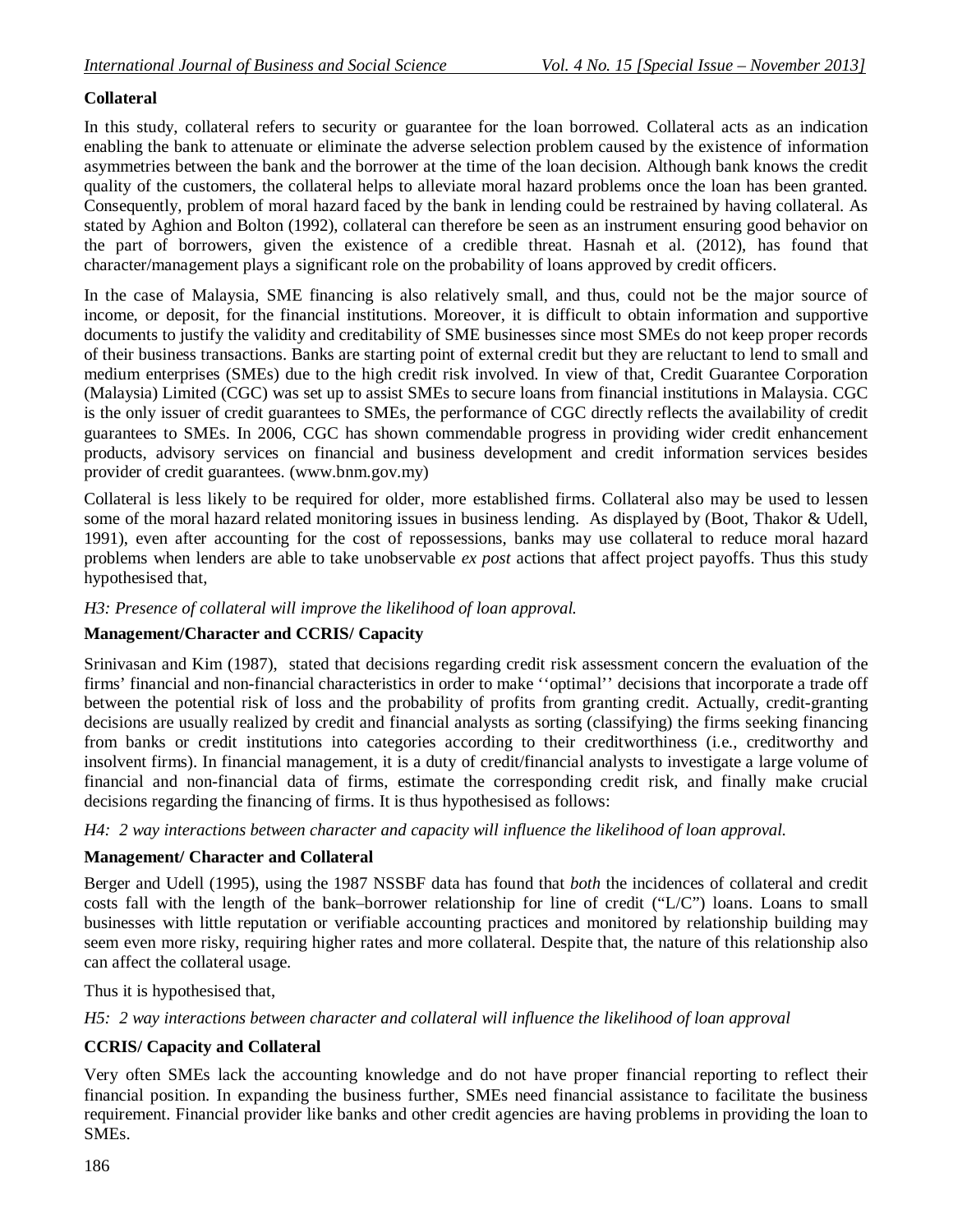Banks are reluctant to lend to SMEs as quite a substantial amount of risk is involved in SME lendings. The provision of management forecasts, along with the reasonableness of the underlying assumptions, also affected bank loan officers' probabilities of granting a loan.

Thus it is hypothesised that,

*H6: 2 way interactions between capacity and collateral will influence the likelihood of loan approval.*

#### **Management/ Character, CCRIS/ Capacity and Collateral**

Relationship development will reduce the gap between the two parties, which includes track records, forecasts and some form of collateral. Deeper understanding on the characteristics, objective and constraints will allow mutual expectations with a good relationship. Thus it is hypothesised that,

*H7: 3 ways interaction between character, capacity and collateral will influence the likelihood of loan approval.*

### *Theoretical Framework*

Based on the previous literature, the theoretical framework of the study is as shown n Figure 2. The study consists of the following variables, management, capability (represented by CCRIS), collateral and likelihood of loan approval.



#### **Figure 2: Research Model**

### *Methodology*

#### **Population/sample**

The population for this study will be the credit officers responsible for providing loan for SMEs Malaysia. In terms of geographical location and distribution, most of the manufacturing companies are located in the central parts of Malaysia and around the major industrial regions. Penang is one of the major industrial regions as most of the manufacturing sector is located in Penang (island and mainland). Hence, this study uses Northern Peninsular Malaysia to represent Malaysia on the SMEs development. The population will be restricted to only Northern Peninsular Malaysia Bank that is: Penang, Kedah and Perlis in mainland and within Penang Island and Kedah. The sampling frame was the commercial banks, and SME Bank that currently participate in giving loan to SMEs. The sampling units were the bank managers and officers in these banks who are involved in business centre analyzing credit application.

Firstly, SME Banks running their assessment via business centre (performing the loan evaluation functions) were identified. Four banks with centralized business centers were then identified. Secondly, these banks were contacted to ascertain their willingness to participate in this survey. Positive affirmation had been obtained on their willingness to be involved in this project. Bank managers and officers who are involved with the centralized business centers for respective loan applications are the best person to interpret the success of this evaluation method. These decision makers have the right information of how evaluation functions are done as they have done the evaluation. Questionnaires were distributed to 124 bank managers and officers but finally only 63 were returned and usable. According to Roscoe (1975), sample size larger than 30 and less than 500 are appropriate for most research (as cited in Sekaran, 2000), thus 63 is an appropriate sample size.

#### **Instrument design**

This research used quasi-experimental study and within subject design approach whereby the one respondent will answer all 8 cases or scenario. Formation of scenario is based on the combination case needed from this research design as per Table 2.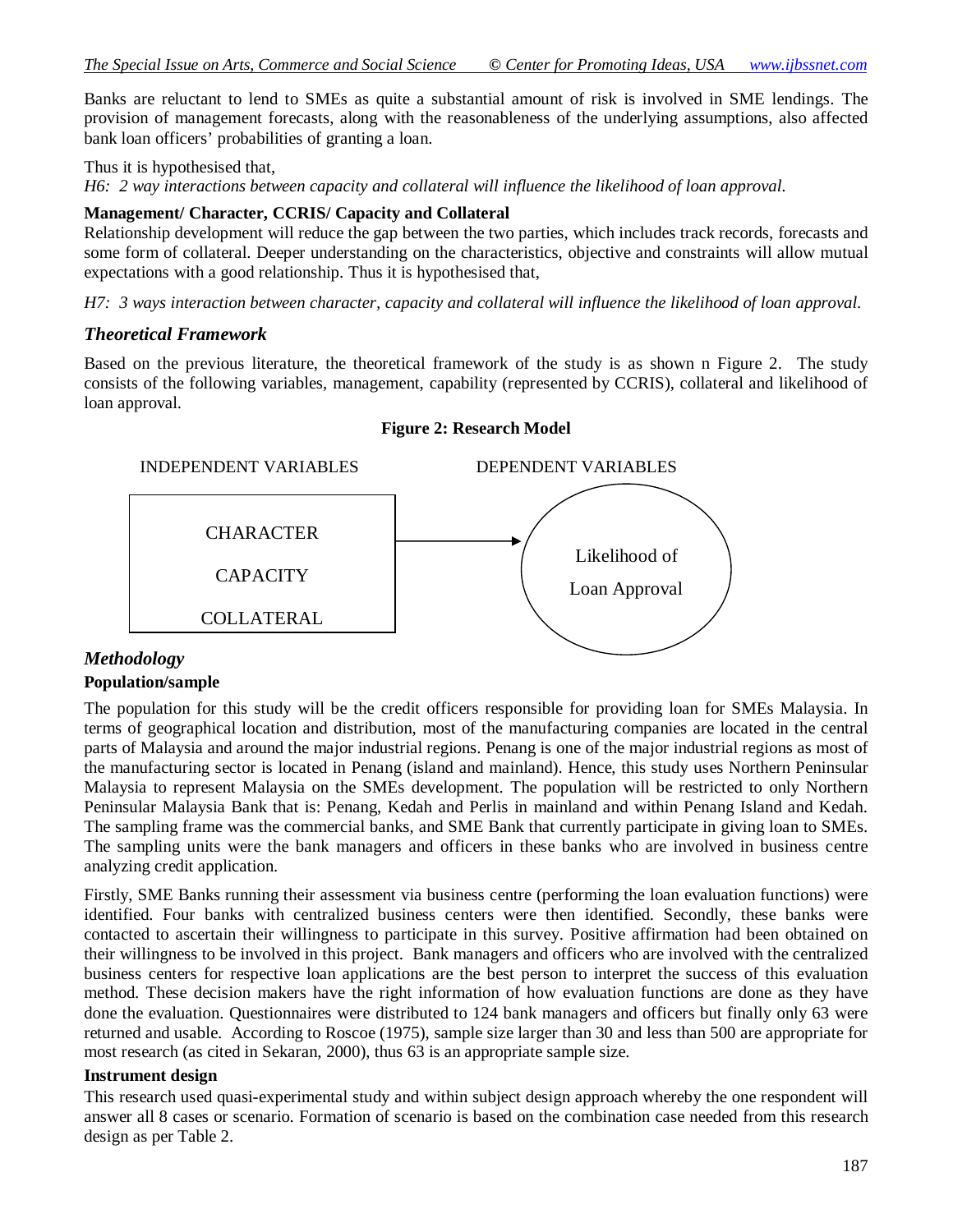Character, capacity and collateral will be of two levels e.g. present and absent. 2(character) x 2(collateral) within subject x 3 (levels) between subject design was used. 12 combination cases will be used as per Table 9. All 12 cases will be given to credit officer to be answered.

| Case | Management/Characater | Collateral          | <b>CCRIS/Capacity</b>   |
|------|-----------------------|---------------------|-------------------------|
|      | (2 levels- present,   | (2 levels- present, | (3 levels-1 mth, 2mths, |
|      | absent)               | absent)             | 3 mths)                 |
|      | Present               | Present             | 1 mth                   |
| 2    | Absent                | Absent              | 2 mths                  |
| 3    | Present               | Present             | 3 mths                  |
| 4    | Absent                | Absent              | 1 mth                   |
| 5    | Present               | Present             | 2 mths                  |
| 6    | Absent                | Absent              | 3 mths                  |
| 7    | Present               | Absent              | 1 mth                   |
| 8    | Absent                | Present             | 2 mths                  |
| 9    | Present               | Absent              | 3 mths                  |
| 10   | Absent                | Present             | 1 mth                   |
| 11   | Present               | Absent              | 2 mths                  |
| 12   | Absent                | Present             | 3 mths                  |

#### **Table 2: Experimental Design of Study**

#### **Illustration of Case**

A case scenario will be developed where the variables will be manipulated.

#### **Illustration of a case is as follows:**

#### **Scenario 1**

PCS SDN BHD. is principally engaged in manufacturing fin and swimming wear. The Company owns by two directors which at age of 65 and 22 respectively. The authorized capital of the company is RM1 million, however, the paid up capital is only RM350, 000.00. There are 35 employees assisting the Company in the daily operation of producing the fin. The Company is producing the products for export only. The Company is applying the loan amounting to RM3.5million.

| Management   | The customer has maintained an account with the bank for the past |
|--------------|-------------------------------------------------------------------|
|              | 5 years                                                           |
| CCRIS Report | : Default payment for 1 month of existing financing               |
| Collateral   | : Presence of adequate security                                   |

Based on the above information, please rate (by mark "x") at any of the line based your assessment on the likelihood that the loan will be approved.

| Very     | Very   |
|----------|--------|
| Unlikely | Likely |

Respondents are asked to indicate his or her response by placing an "X on the horizontal line given.

#### **Analysis**

Table 3 shows that out of 63 questionnaires received, highest participation is from Bank C with 41.27%. *Profile of Respondents' Organizations*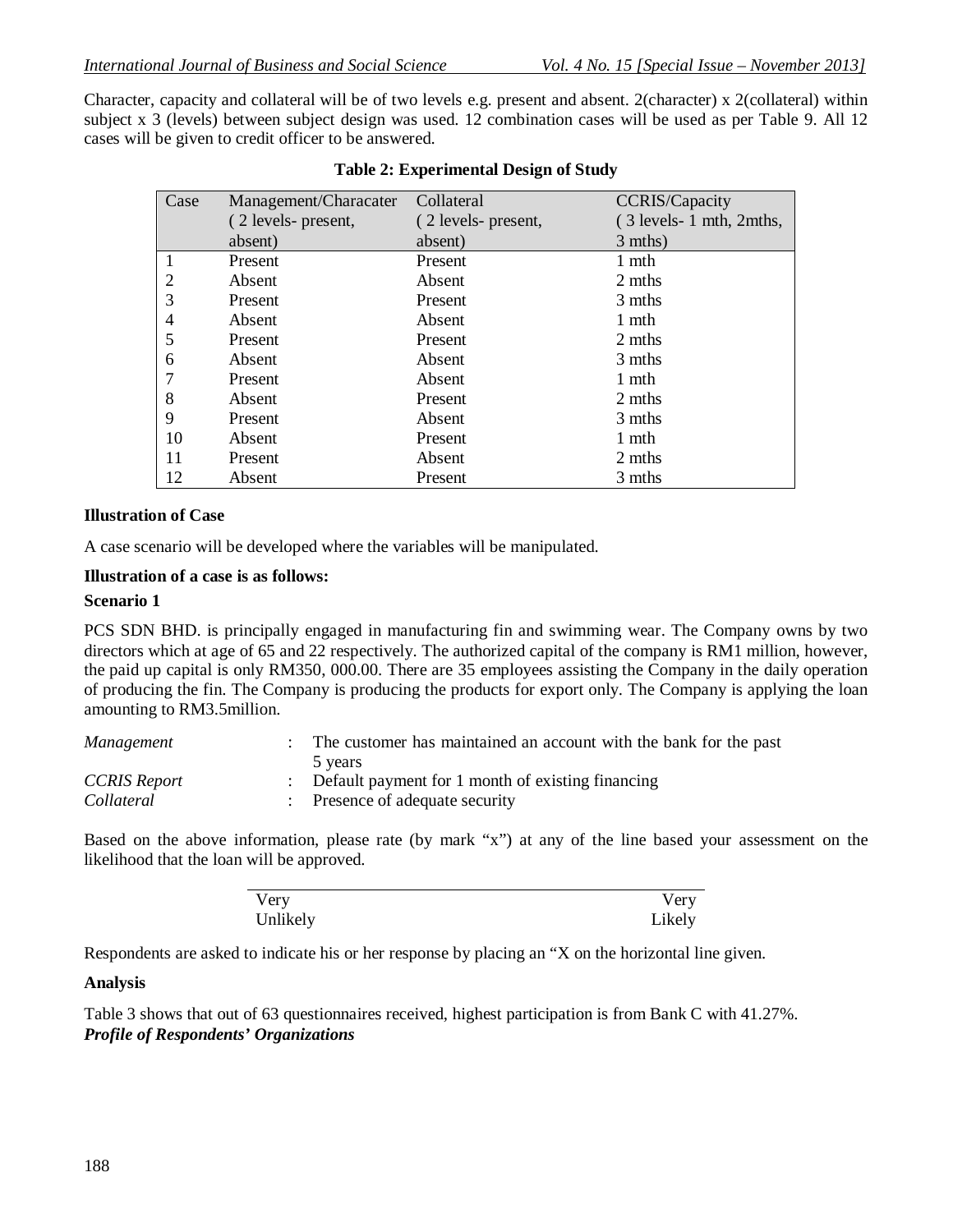|    | Organization | N          | <b>State</b> | Frequency      | Percentage |
|----|--------------|------------|--------------|----------------|------------|
| 1) | Bank A       | $10\,$     | Perlis       |                | 1.59%      |
|    |              |            | Kedah        | 4              | 6.35%      |
|    |              |            | Pulau Pinang | 5              | 7.93%      |
|    |              |            |              | $10\,$         | 15.87%     |
| 2) | Bank B       | $22\,$     | Perlis       | 1              | 1.59%      |
|    |              |            | Kedah        | 8              | 12.70%     |
|    |              |            | Pulau Pinang | 13             | 20.63%     |
|    |              |            |              | 22             | 34.92%     |
| 3) | Bank C       | 26         | Perlis       | 1              | 1.59%      |
|    |              |            | Kedah        | 9              | 14.28%     |
|    |              |            | Pulau Pinang | 16             | 25.40%     |
|    |              |            |              | 26             | 41.27%     |
| 4) | Bank D       | $\sqrt{5}$ | Perlis       |                | 1.58%      |
|    |              |            | Kedah        | 2              | 3.18%      |
|    |              |            | Pulau Pinang | $\overline{c}$ | 3.18%      |
|    |              |            |              | 5              | 7.94%      |
|    | <b>TOTAL</b> | 63         |              | 63             | 100.00     |

### **Table 3: Respondents' Organization Profiles**

#### **Profile of Respondents**

Table 4 shows that 57.14% of the respondents were male, 36.51% were age between 36 to 55, 44.44% are graduated from college with Diploma, 36.51% were having experience between 11 to 15 years in credit department, 44.44% were holding middle management position. Every level of management has the same power of making decision on the loan approval process.

|    | Profiles   | N  | Characteristics        |                | Respondents |
|----|------------|----|------------------------|----------------|-------------|
|    |            |    |                        | Frequency      | Percentage  |
| 1) | Gender     | 63 | Female                 | 27             | 42.86%      |
|    |            |    | Male                   | 36             | 57.14%      |
|    |            |    | <b>TOTAL</b>           | 63             | 100.00%     |
| 2) | Age        |    | Under 25               | 16             | 25.40%      |
|    |            |    | Between 26 to 35       | 13             | 20.63%      |
|    |            |    | Between 36 to 55       | 23             | 36.51%      |
|    |            |    | Above 55               | <u>11</u>      | 17.46%      |
|    |            |    | <b>TOTAL</b>           | 63             | 100.00%     |
| 3) | Education  |    | Secondary/High School  | 20             | 31.75%      |
|    |            |    | College/Diploma        | 28             | 44.44%      |
|    |            |    | University Graduate    | 11             | 17.46%      |
|    |            |    | Postgraduate           | $\overline{4}$ | 6.35%       |
|    |            |    | <b>TOTAL</b>           | 63             | 100.00%     |
|    |            |    |                        |                |             |
| 4) | Experience |    | Less than 5 years      | 19             | 30.16%      |
|    |            |    | Between 6 to 10 years  | 11             | 17.46%      |
|    |            |    | Between 11 to 15 years | 23             | 36.51%      |
|    |            |    | More than 15 years     | <u>10</u>      | 15.87%      |
|    |            |    | <b>TOTAL</b>           | 63             | 100.00%     |
| 5) | Position   |    | Top management         | 19             | 30.16%      |
|    |            |    | Middle management      | 21             | 33.33%      |
|    |            |    | First level management | <u>23</u>      | 36.51%      |
|    |            |    | <b>TOTAL</b>           | 63             | 100.00%     |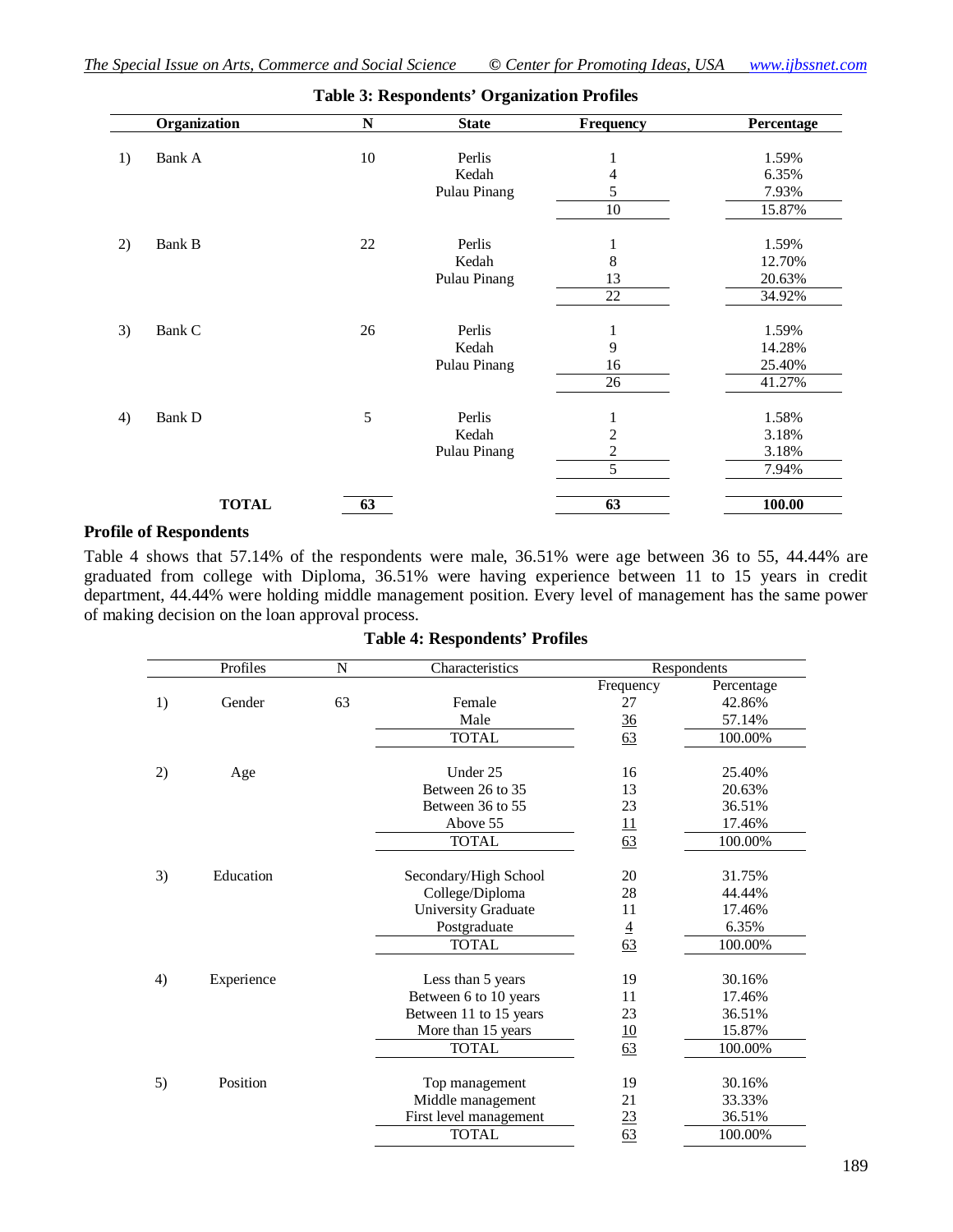Table 5 identifies the 12 scenario of the repeated independent variables and credit parameter. Respondents are asked to rate their opinion on the likelihood of loan approval by "crossing" (X) on a straight line measuring 16.35cm. The line is then measured and converted to 10cm.

| <b>SCENARIO</b> | <b>DESCRIPTION*</b>  | <b>MEAN</b>           |                   |      |
|-----------------|----------------------|-----------------------|-------------------|------|
|                 | MANAGEMENT/CHARACTER | <b>CCRIS/CAPACITY</b> | <b>COLLATERAL</b> |      |
|                 | Present              | 1 month               | Present           | 8.79 |
| ∍               | Absent               | 2 months              | Absent            | 4.73 |
| 3               | Present              | 3 months              | Present           | 4.56 |
| 4               | Absent               | 1 month               | Absent            | 3.62 |
| 5               | Present              | 2 months              | Present           | 4.92 |
| 6               | Absent               | 3 months              | Absent            | 1.50 |
| $\mathbf{r}$    | Present              | 1 month               | Absent            | 4.46 |
| 8               | Absent               | 2 months              | Present           | 4.09 |
| 9               | Present              | 3 months              | Absent            | 2.07 |
| 10              | Absent               | 1 month               | Present           | 6.65 |
|                 | Present              | 2 months              | Absent            | 3.35 |
| 12              | Absent               | 3 months              | Present           | 1.91 |

#### **Table 5: 12 scenarios**

*Note:*

*\*Management 1 – Present, 2 – Absent \*Collateral 1 – Present, 2 – Absent \*CCRIS – 1 month, 2 months and 3 months default*

The results shows that Scenario 1 is most likely to be given the loan approval with a mean at 8.49 which is the highest score where the management and collateral present, and the number of months default for other loan is minimum which is 1 month. The least scenario to get the loan approval is Scenario 6 with a mean of 1.50, where the management and collateral are absent and the number of default month is at a maximum at 3 month.

By calculating the mean which is 4.22(50.65/12), Table 6 shows that 6 scenarios that are above mean and 6 scenarios below the mean. The scenarios have been ranked as below:

| <b>SCENARIO</b>    | <b>DESCRIPTION*</b>         | <b>MEAN</b>           | <b>RANK</b>       |      |                   |
|--------------------|-----------------------------|-----------------------|-------------------|------|-------------------|
|                    | <b>MANAGEMENT/CHARACTER</b> | <b>CCRIS/CAPACITY</b> | <b>COLLATERAL</b> |      |                   |
| Above Mean         |                             |                       |                   |      |                   |
| more than $4.22$ ) |                             |                       |                   |      |                   |
|                    | Present                     | 1 month               | Present           | 8.79 | (1)               |
| 10                 | Absent                      | 1 month               | Present           | 6.65 | (2)               |
| 5                  | Present                     | 2 months              | Present           | 4.92 | (3)               |
| 2                  | Absent                      | 2 months              | Absent            | 4.73 | $\left( 4\right)$ |
| 3                  | Present                     | 3 months              | Present           | 4.56 | (5)               |
| -                  | Present                     | 1 month               | Absent            | 4.46 | (6)               |
| Below Mean(above   |                             |                       |                   |      |                   |
| mean $4.22$ )      |                             |                       |                   |      |                   |
| 8                  | Absent                      | 2 months              | Present           | 4.09 | (7)               |
| 4                  | Absent                      | 1 month               | Absent            | 3.62 | (8)               |
| 11                 | Present                     | 2 months              | Absent            | 3.35 | (9)               |
| 9                  | Present                     | 3 months              | Absent            | 2.07 | (10)              |
| 12                 | Absent                      | 3 months              | Present           | 1.91 | (11)              |
| 6                  | Absent                      | 3 months              | Absent            | 1.50 | (12)              |

**Table 6: Ranking of Scenario**

Table 6 shows that the collateral which is more objective are more important than the management which is the relationship is subjective. The second best scenario to get loan approval is Scenario 10 with a mean of 6.65, but at this point, the management is absent but the collateral is present and number of defaulter month also at 1 month only. This proves that the collateral is the most important factors in the decision of loan approval process as compared to the management.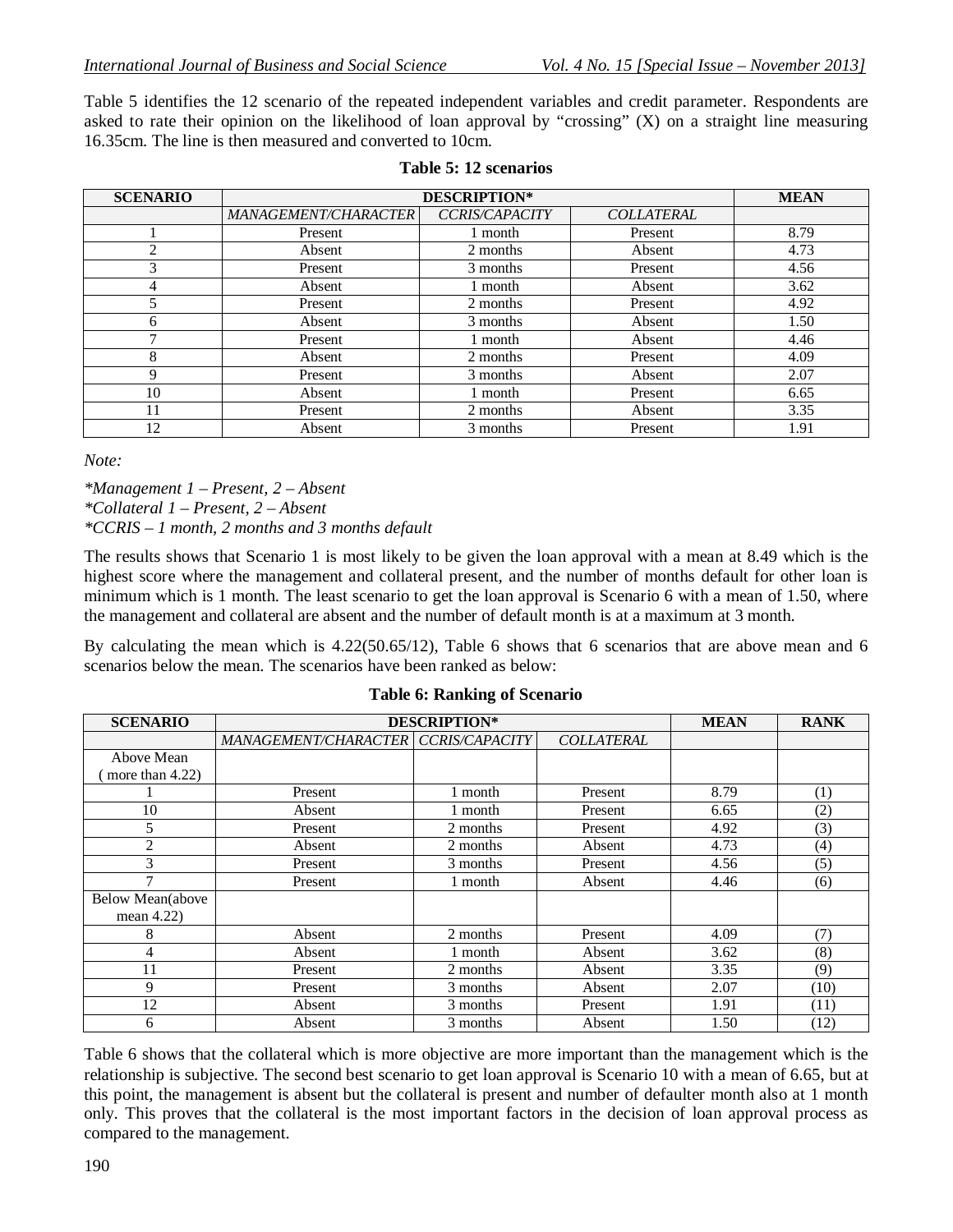It can also be seen from Table 6 that by comparing the Scenario 10 at rank no. 2 with the Scenario 7 at rank no. 6 where the number of month default for existing loan is only 1 month, the percentage to get the loan approval is more higher when the collateral is present compared to when the collateral is absent which is 6.65 and 4.46. Under 2 months of defaulter under CCRIS, under Scenario 8(4.09) and Scenario 11(3.35), the result also shown that the percentage of getting loan approval is higher when there is present of collateral. When there is 3 months defaulter under CCRIS, the chances of getting loan approval is higher when the collateral is present (Scenario 12) compared to when the collateral is absent (Scenario 6).

### **Hypothesis Testing**

Table 7 shows that the main effects of all the three independent variable, i.e. management, CCRIS and collateral are all insignificant for the loan approval decision. The F statistics for CCRIS (490.33) and associated with significant level  $(p<.000)$  indicate that there is a significant difference of the loan approval when there is minimum no of month default with the maximum no of month default.

For collateral, the F statistics (249.07) and the significant level  $(p< .000)$  indicates that there is also a significant difference of the loan approval when collateral is present compared to when there is an absent of collateral.

As for **management**, the F statistics (62.47) and the significant level (p<.000) indicates that there is a significant difference of the loan approval when the customer is an existing customer to the bank or as a new customer to the bank. Therefore hypothesis 1, 2 and 3 is supported.

| Source                    |                           | Type III Sum of Squares | df             | Mean Square | $\overline{F}$ | Sig.  |
|---------------------------|---------------------------|-------------------------|----------------|-------------|----------------|-------|
|                           | Sphericity Assumed        | 166.999                 | $\mathbf{1}$   | 166.999     | 62.467         | .000  |
|                           | Greenhouse-Geisser        | 166.999                 | 1              | 166.999     | 62.467         | .000  |
| Management                | Huynh-Feldt               | 166.999                 | 1              | 166.999     | 62.467         | .000  |
|                           | Lower-bound               | 166.999                 | 1              | 166.999     | 62.467         | .000  |
|                           |                           |                         |                |             |                |       |
|                           | <b>Sphericity Assumed</b> | 1435.041                | 2              | 717.520     | 327.542        | .000  |
| <b>CCRIS</b>              | Greenhouse-Geisser        | 1435.041                | 1.727          | 830.794     | 327.542        | .000  |
|                           | Huynh-Feldt               | 1435.041                | 1.772          | 809.710     | 327.542        | .000  |
|                           | Lower-bound               | 1435.041                | 1              | 1435.041    | 327.542        | .000  |
|                           |                           |                         |                |             |                |       |
|                           | <b>Sphericity Assumed</b> | 656.506                 | 1              | 656.506     | 249.071        | .000  |
| Collateral                | Greenhouse-Geisser        | 656.506                 | $\mathbf{1}$   | 656.506     | 249.071        | .000  |
|                           | Huynh-Feldt               | 656.506                 | 1              | 656.506     | 249.071        | .000  |
|                           | Lower-bound               | 656.506                 | 1              | 656.506     | 249.071        | .000  |
|                           |                           |                         |                |             |                |       |
|                           | <b>Sphericity Assumed</b> | 140.403                 | $\overline{2}$ | 70.201      | 35.388         | .000  |
| Management * CCRIS        | Greenhouse-Geisser        | 140.403                 | 1.961          | 71.602      | 35.388         | .000  |
|                           | Huynh-Feldt               | 140.403                 | $\overline{c}$ | 70.201      | 35.388         | .000  |
|                           | Lower-bound               | 140.403                 | $\mathbf{1}$   | 140.403     | 35.388         | .000  |
|                           |                           |                         |                |             |                |       |
|                           | <b>Sphericity Assumed</b> | 163.815                 | 1              | 163.815     | 52.356         | .000  |
| Management * Collateral   | Greenhouse-Geisser        | 163.815                 | $\mathbf{1}$   | 163.815     | 52.356         | .000  |
|                           | Huynh-Feldt               | 163.815                 | 1              | 163.815     | 52.356         | .000. |
|                           | Lower-bound               | 163.815                 | 1              | 163.815     | 52.356         | .000  |
|                           |                           |                         |                |             |                |       |
|                           | <b>Sphericity Assumed</b> | 341.839                 | 2              | 170.920     | 71.913         | .000  |
| <b>CCRIS</b> * Collateral | Greenhouse-Geisser        | 341.839                 | 1.772          | 192.908     | 71.913         | .000  |
|                           | Huynh-Feldt               | 341.839                 | 1.820          | 187.784     | 71.913         | .000  |
|                           | Lower-bound               | 341.839                 | $\mathbf{1}$   | 341.839     | 71.913         | .000  |
|                           |                           |                         |                |             |                |       |
|                           | <b>Sphericity Assumed</b> | 7.403                   | $\overline{c}$ | 3.701       | 2.610          | .078  |
| Management * CCRIS *      | Greenhouse-Geisser        | 7.403                   | 1.991          | 3.717       | 2.610          | .078  |
| Collateral                | Huynh-Feldt               | 7.403                   | $\overline{c}$ | 3.701       | 2.610          | .078  |
|                           | Lower-bound               | 7.403                   | $\mathbf{1}$   | 7.403       | 2.610          | .111  |
|                           |                           |                         |                |             |                |       |

**Table 7: Multivariate Test for 12 scenarios**

*Note:\*significant level is at 5% level of significant*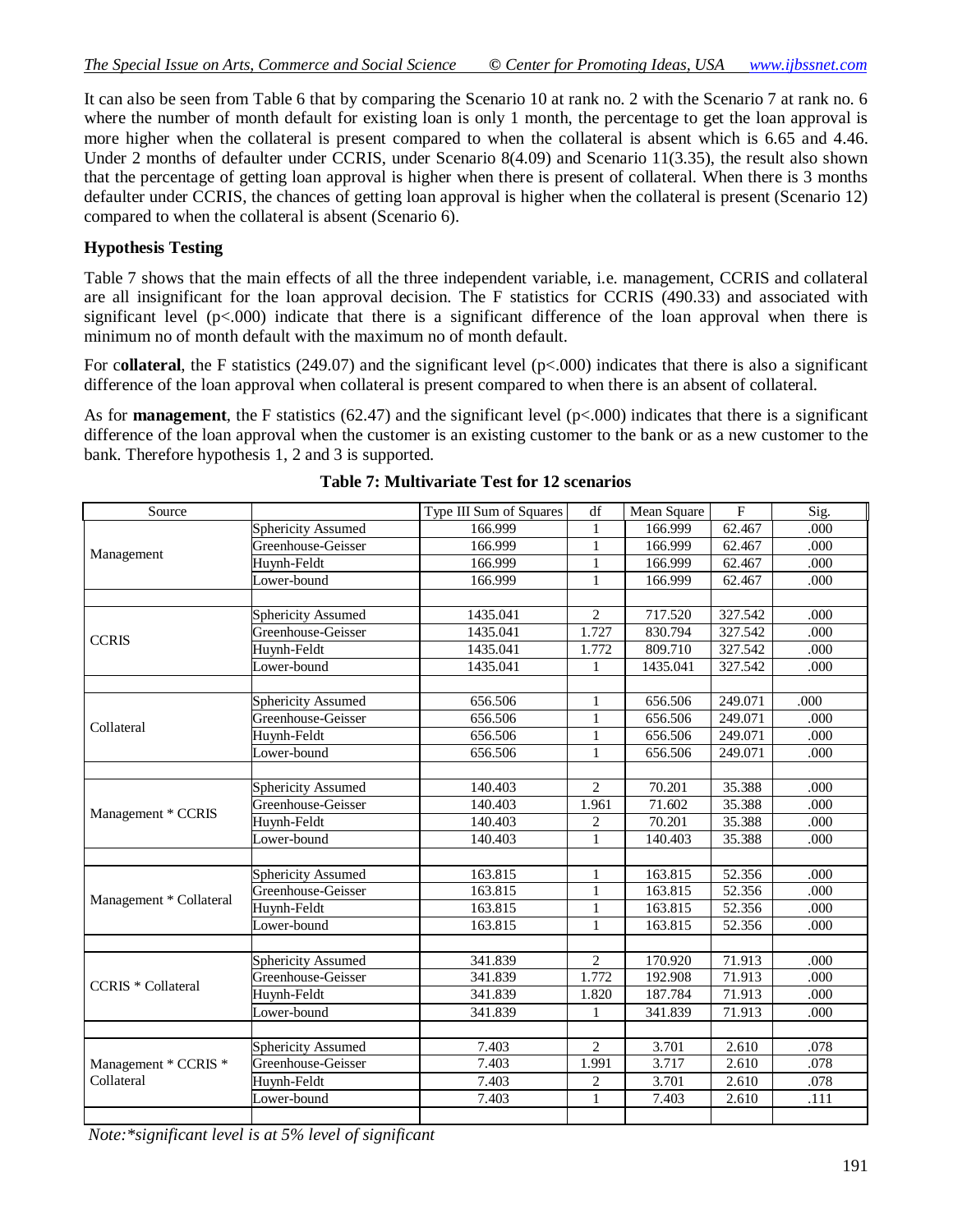Results show that all seven hypotheses were accepted.

### *Findings*

### **Hypothesis 1 – Presence of management influences the likelihood of loan approval**

The results obtained from this study shows that the relationship of the SMEs with the financial institutions contributes to the decision process of the loan approval. Practically, the existing customer of the banks will have a better chance of the loan being approved.

#### **Hypothesis 2: Presence of CCRIS influences the likelihood of loan approval**

The level of CCRIS from this study also affects the decision on loan approval. The lesser the number of months the SME is in default of payment (in this study 1 month is minimum) will contribute to higher chances of getting the loan approved. Information from the CCRIS report has shown to have an affect on the financial institutions' decision on the capacity of the SMEs to repay the loan.

### **Hypothesis 3 –Presence of Collateral Influences the Likelihood of Loan Approval**

This study found that collateral is the most important factors in order to ensure the repayment of the loan. Collateral is considered as a security for the banks in cases where the primary repayment is adversely affected and the borrowers default.

### **Hypothesis 4 –2 Way Interactions of management and CCRIS of the Likelihood of Loan Approval**

Figure 3 shows the two way relationship between CCRIS and collateral. The number of months default under CCRIS will also affect the loan approval process. When the collateral is absent, and there is 3 months of default under CCRIS, the percentage of getting the loan being approve is lowest as compared to when the CCRIS is at 1 month with the collateral is present. For the situation where the CCRIS is at 2 months, the chance to get the loan approval is equal whether the collateral is present or absent.





#### **Hypothesis 5 –2 Way Interactions of management and collateral of the Likelihood of Loan Approval**

Figure 4 shows that the collateral is important and the presence of collateral will give higher chance for the SMEs in obtaining loan.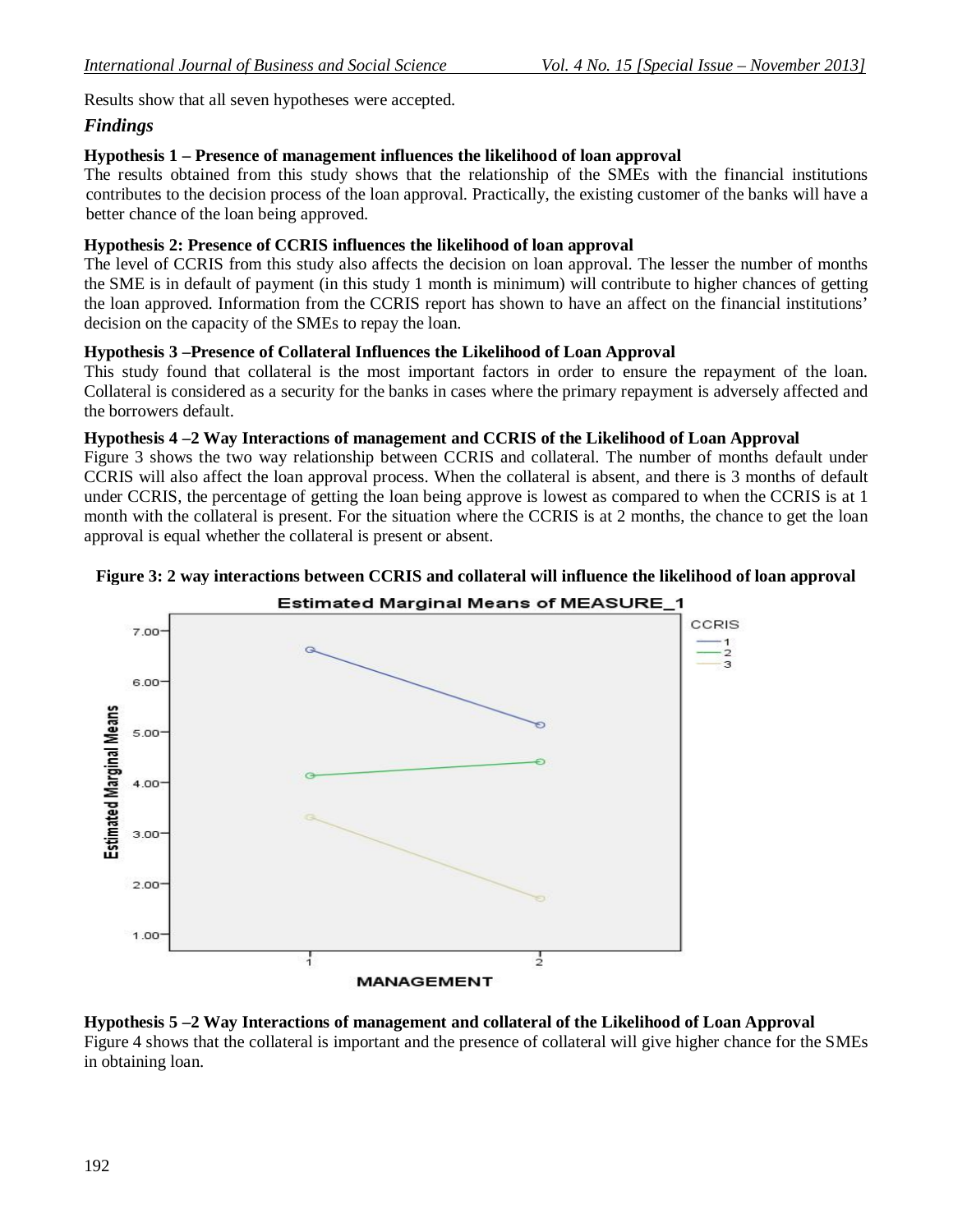



#### **Hypothesis 6 –2 Way Interactions between CCRIS and collateral of the Likelihood of Loan Approval**

Figure 5 shows that when the collateral is absent, and there is 3 months of default under CCRIS, the percentage of getting the loan being approved is lowest as compared to when the CCRIS is at 1 month with the collateral is present. For the situation where the CCRIS is at 2 months, the chance to get the loan approval is equal whether the collateral is present or absent.



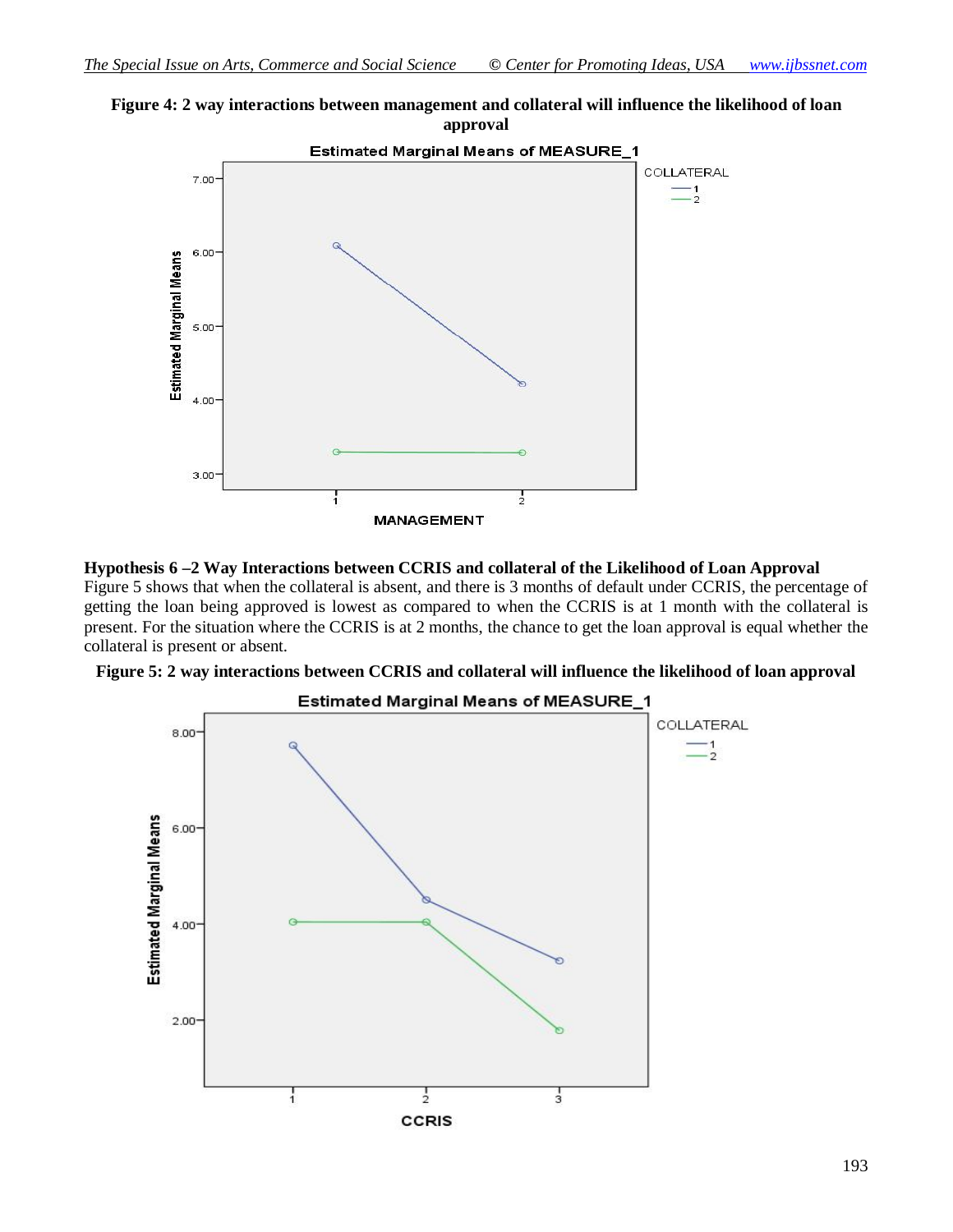### **Hypothesis 7 –3 Way Interactions between management, CCRIS and collateral of the Likelihood of Loan Approval**

Figure 6 shows that 3 way interactions between management, CCRIS and collateral in the situation where the COLLATERAL is PRESENT. It can be seen that, when the collateral is present, the chances to get the loan approval is higher when the CCRIS is only 1 month comparing to if the CCRIS is 3 month. The relationship between the customers with the management will enhance the percentage of the loan approval. This is where the existing customer will get higher chances to get their loan approved compared to the new customers.





# Estimated Marginal Means of MEASURE\_1

# *Conclusions*

The findings supported Hasnah et al.'s study (2012) that shows that character, collateral and capacity are factors that SMEs should equip themselves with when submitting their loans to the financial institutions as the study has proven that all three factors are assessed individually or simultaneously (as shown by 2 way and 3 way interaction effect) when assessing the loan of SMEs. This study has also shown that collateral which is a more "objective and tangible measurement" is more important than management/character which is a more "subjective and intangible measurement".

# *Limitations of this Study and Recommendation for Future Research*

Small sample size and sample limited to the Northern part of Malaysia could lead to results being not generalizable to the larger population. In future, larger sample size covering east and west Malaysia could be considered so as to make the results more generalisable. Future studies could also consider qualitative or case study research. Interviews with the credit officers or SMEs could lead to a more in depth insights of issues being examined.